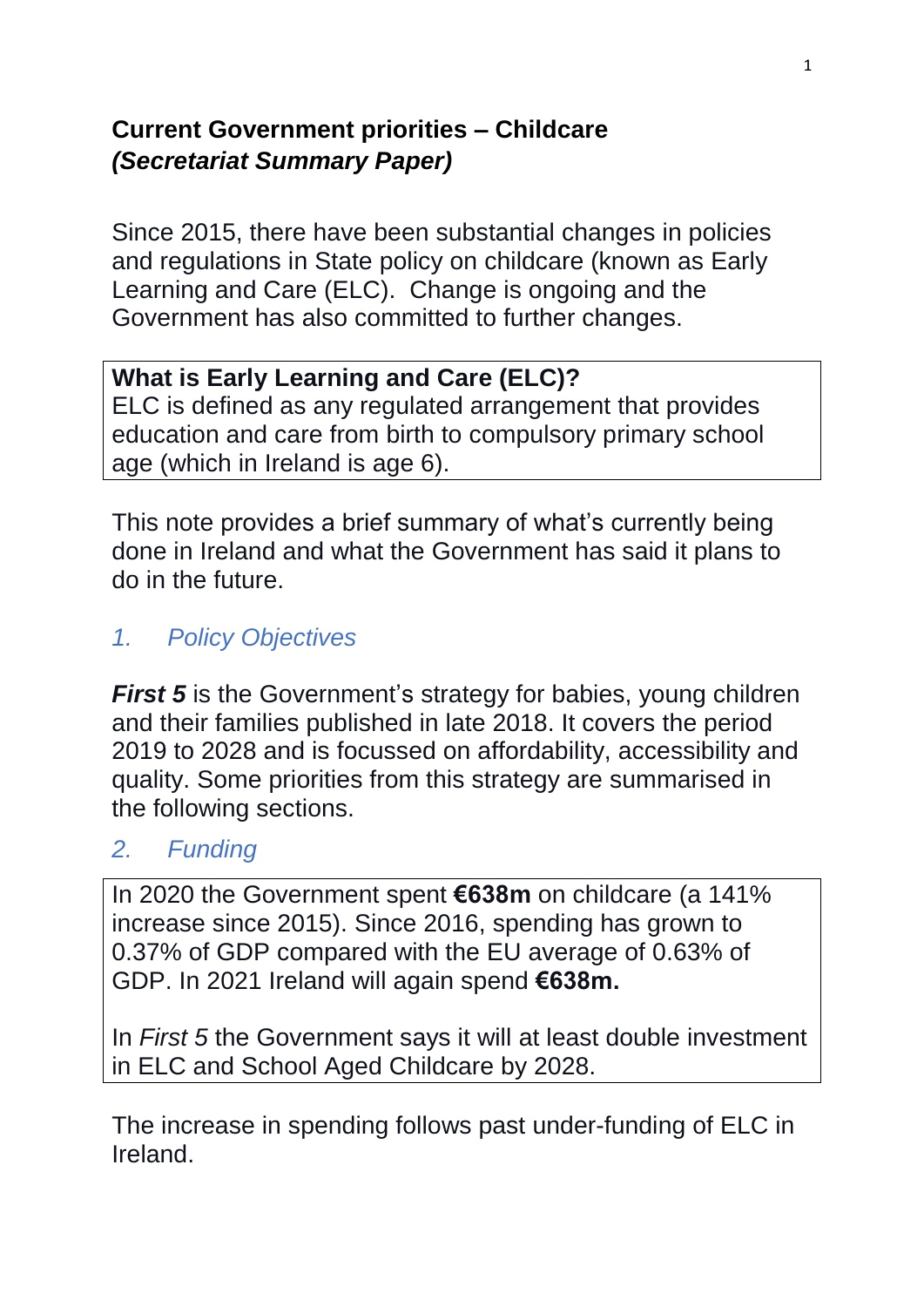As well as saying it will at least double investment by 2028, the Government has said it will develop a new funding model to ensure effective use of this additional funding. An independent Expert Group, established in 2019, is looking at the current funding model and how effective it is. It will also recommend how the State should spend the increased funding, drawing on international best practice. The Group is expected to report by the end of 2021.

This Group has developed draft principles to inform their work. These may be subject to further change before they complete their work. A summary of these principles is in the Appendix to this note.

# *3. Current Early Learning and Care provision*

Almost all ELC providers in Ireland are independent, private sector operators. The sector has grown significantly, and the number of registered ELC providers has increased by 42% between 2013 and 2019. 35% of providers are open for 15 hours or less during term time. In 2016, children before compulsory primary school age (i.e. age 6) spent 25 hours per week on average in ELC centres.

There is evidence that more disadvantaged families and those with lower education qualifications are less likely to enrol their children in ELC. Minority ethnic groups are also less likely to enrol their children.

### *4. Subsidies*

**The National Childcare Scheme** (commenced in late 2019) **combined and simplified subsidies towards childcare in registered services for children up to 14.** It provides a payment for all children aged over six months up to the time they qualify for ECCE (see below). More generous subsidies are also available to some. These are means-tested and vary according to household income, the child's age, and the working or education status of the parents/guardians.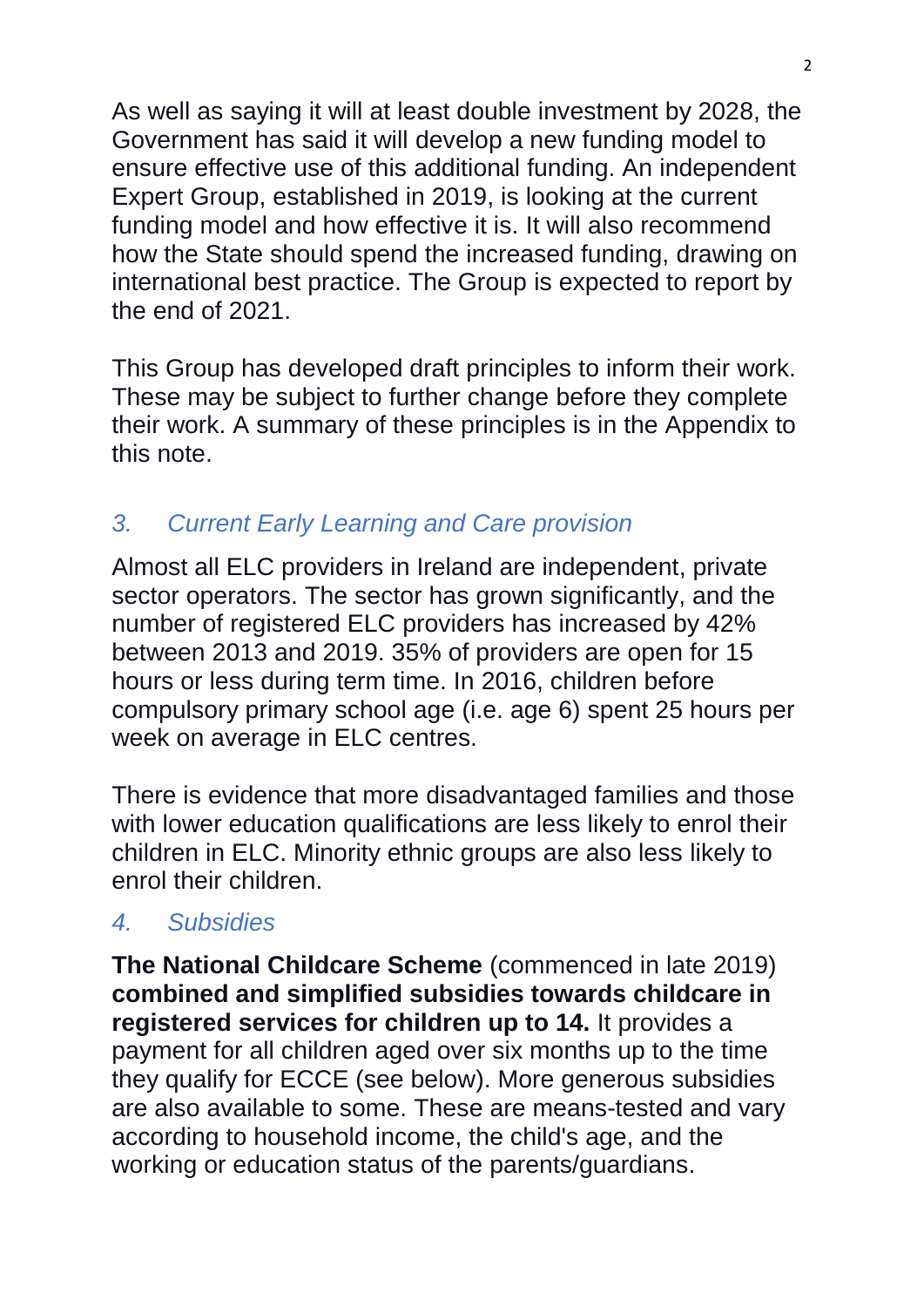**Early Childhood Care and Education (ECCE) (the free preschool scheme)** provides 15 hours per week of fully funded ELC for all children for the two years before starting primary school for 38 weeks out of the year. **AIM (the Access and Inclusion Model)** enables children with a disability to attend mainstream pre-school. Funding is also available through other channels.

Parental fees for the hours of care not covered by public subsidies are unregulated. Ireland has some of the highest childcare costs (as a percentage of the average wage) among OECD countries. Average weekly fees have increased over the last decade, rising by 8% between 2012-2018/19.

### *5. Workforce qualifications and training*

A Workforce Development Plan is currently in development. The plan should deliver on the commitments in *First 5*, such as ensuring that 50% of staff working directly with children in childcare centres hold an appropriate degree-level qualification by 2028.

Since 2016, childcare providers who work directly with children must hold a qualification in Early Childhood Care and Education at NFQ Level 5. Providers with room leaders with a qualification of NFQ Level 6 are given additional State funding ('Higher Capitation'). However, evidence shows that only 10% of Higher Capitation funding was used for the graduate staff's salaries.

The Government funds a range of Continuing Professional Development (CPD) programmes for the childcare sector. In 2018 the Government introduced a CPD funding initiative which paid service providers whose staff participated in specific CPD courses.

In mid-2018, 94% of staff held a qualification equal to or higher than NFQ Level 5 (up from 71% in 2010). 25% of staff held a graduate qualification (NFQ Level 7/8) in 2019. Since 2016/17, staff turnover has been higher than 20% (although declining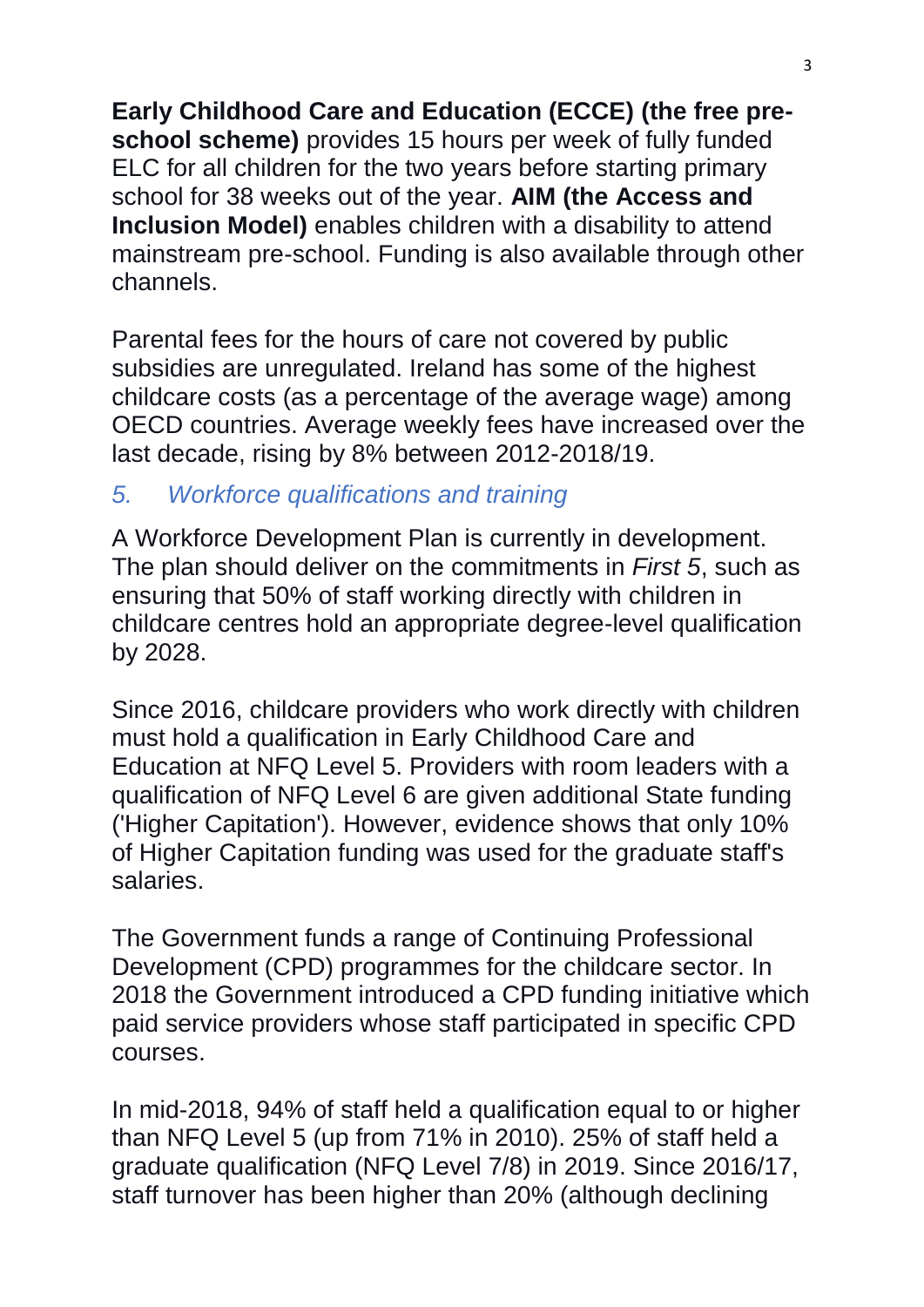year on year). There are no nationally agreed job titles or occupational profiles for various ELC staff. This is an issue that will be dealt with under the Workforce Development Plan.

## 6. *Future commitments in the Programme for Government*

The current Programme for Government includes a range of commitments on childcare. These include:

- 1. Implementing *First Five;*
- 2. Establishing a new agency (to be called *Childcare Ireland*) to assist in the expansion of high-quality childcare, spearheading leadership, best practice and innovation and professional development, developing career paths and expanding Síolta.<sup>1</sup>'

A review of the bodies working in the area to support this development is currently underway;

- 3. Investing in the National Childcare Scheme;
- 4. Fast-tracking the work of the Expert Group in considering a new funding model;
- 5. Reducing the regulatory burden on childcare providers;
- 6. Examining the approach of other European countries to set a cap on parental fees;
- 7. Examining options to increase flexibility within centrebased cares and accelerate access to subsidies for nonrelative childminders;
- 8. Increasing the range of after-school services;
- 9. Continuing to support ECCE and, if resources allow, increase the scope of the scheme;
- 10. Supporting the establishment of a Joint Labour Committee in the childcare sector;
- 11. Piloting a new apprenticeship model for early-years professionals;
- 12. Ensuring transparent inspection reporting structure;
- 13. Fully implementing AIM (the Access & Inclusion model).

4

**.** 

 $<sup>1</sup>$  Síolta is the National Quality Framework for Early Childhood Education:  $\frac{www.siolta.ie}{m}$  $\frac{www.siolta.ie}{m}$  $\frac{www.siolta.ie}{m}$ </sup>